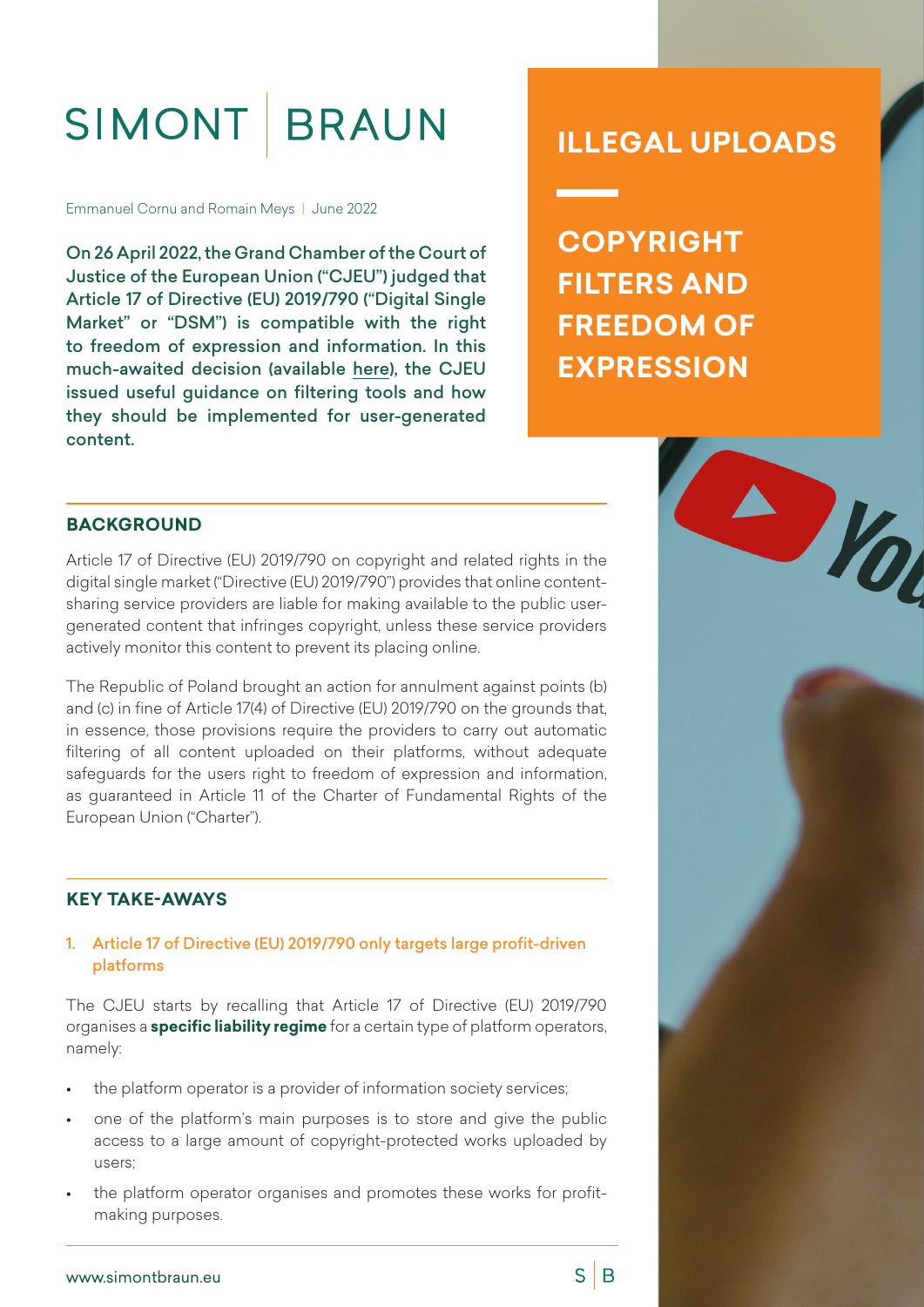$S \mid B$ 

Platform operators that do not meet one or more of these criteria remain subject to the **general liability regime** for intermediaries organised by Article 14 of Directive 2000/31 and Article 3 of Directive 2001/29. The guidance provided by the CJEU in its "YouTube & Cyando" decision of 22 June 2021 thus remains relevant in this regard (see our previous news [here](https://simontbraun.eu/illegal-uploads-cjeu-landmark-ruling-for-the-platform-economy/2021/06/24/)).

#### 2. Article 17 of Directive (EU) 2019/790 requires prior filtering of unauthorised content

As a rule, "online content-sharing service providers" perform an act of communication to the public for which they must obtain an **authorisation** from the rightholders, for instance, by concluding a licensing agreement.

Concerning unauthorised content, online content-sharing service providers can still benefit from a **liability exemption** under Article 17(4) of Directive (EU) 2019/790, if they prove that:

- they made their best efforts to obtain an authorisation from the rightholders;
- they made their best efforts to ensure the unavailability of subject matter for which rightholders have provided relevant and necessary information; and
- they acted expeditiously to disable access and prevent re-upload of protected subject-matter upon notice from the rightholders.

Following the opinion of its AG and the Republic of Poland, the CJEU finds that this liability exemption does require a **prior review and filtering** of the platform's user-generated content.

#### 3. Appropriate safeguards have been taken to protect users' freedom of expression

Turning to the safeguards foreseen by the EU Legislator, the CJEU concludes that this obligation to review and filter user-generated content is **compatible** with the users' right to freedom of expression.

On the one hand, the CJEU finds that Article 17(4) of Directive (EU) 2019/790 has a legal basis and is **justified** by the need to protect IP rights. For the Court, an alternative mechanism would not be as effective for that purpose.

On the other hand, the CJEU considers that the following **safeguards** were sufficient to respect the users' right to freedom of expression:

- Filters cannot prevent the user's legitimate uses under copyright exceptions or limitations;
- Platform operators must make content unavailable only after receiving the relevant and necessary information from rightholders;
- Rightholders' request to have content blocked or taken down must be duly justified;

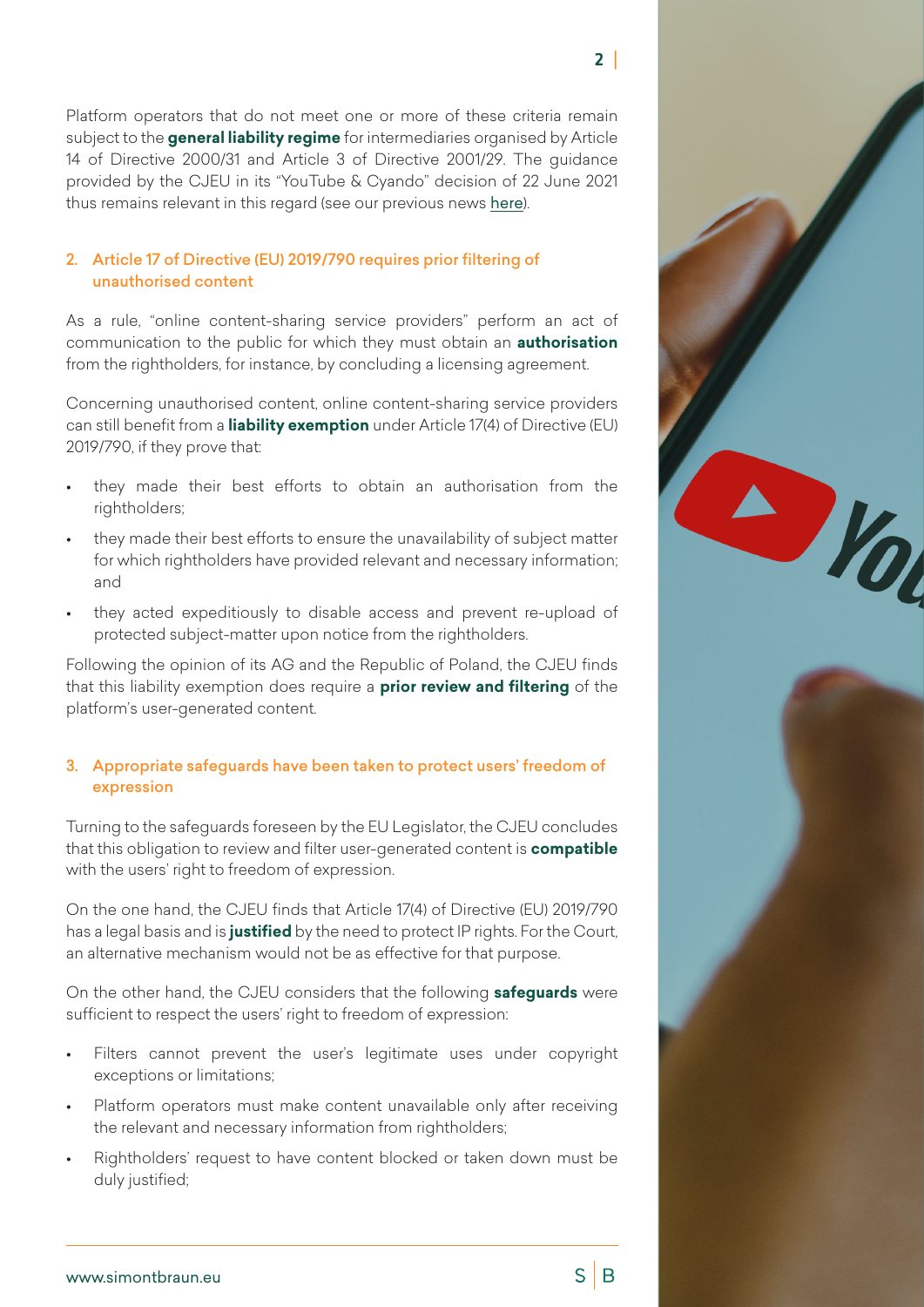- $3<sup>1</sup>$
- Users have the right to file a complaint with the platform, subject to human review and without undue delay, to restore their content blocked or taken down by mistake;
- Users must have access to efficient court and out-of-court redress mechanisms.

As a rule, the CJEU emphasises that platform operators cannot be subject to a general monitoring obligation. Therefore, platform operators subject to Article 17 of Directive (EU) 2019/790 must only prevent content uploads when it does not require an **independent assessment** of the content by them, based on the rightholders information or any copyright exceptions or limitations.

## **SO… WHAT SHOULD YOU DO?**

As a platform operator, the first thing you need to determine is whether or not you qualify as an "online content-sharing service provider" in the sense of Article 17 of Directive (EU) 2019/790. if not, your liability for the content hosted on your platform will be assessed based on the **general regime** set in Article 14 of Directive 2000/31 and Article 3 of Directive 2001/29, in accordance with the guidance provided by the CJEU in its "YouTube & Cyando" judgment of 22 June 2021 (see our previous news [here](https://simontbraun.eu/illegal-uploads-cjeu-landmark-ruling-for-the-platform-economy/2021/06/24/)).

If your business falls within the specific regime of Article 17 of Directive (EU) 2019/790, the second thing you need to do is to contact collective management organisations ("CMOs") to conclude a **licensing agreement**  authorising you to make available to the public the copyright-protected subject-matter uploaded by your users.

If, despite your best efforts, you do not manage to conclude a licensing agreement with the relevant CMOs, you must set a **filtering tool** on your platform, showing that:

- You made your best efforts to ensure the unavailability of content that appears unlawful based on the information provided by rightholders. This information must allow you to verify that the content is illegal without independent assessment.
- You acted expeditiously to take down content for which rightholders have provided you with a duly justified notice. This notice must allow you to verify that the content is illegal without a detailed legal examination.
- You made your best efforts to ensure that content taken down upon notice cannot be uploaded again in the future.
- You did not block or take down the users' legitimate uses under copyright exceptions or limitations, namely uses of subject matter for the specific purposes of quotation, criticism, review, caricature, parody or pastiche.
- You allowed users to file a complaint within your platform, subject to human review and without undue delay, in order to benefit from effective redress mechanisms to restore their content blocked or taken down by mistake.



 $S \mid B$ 

Dia